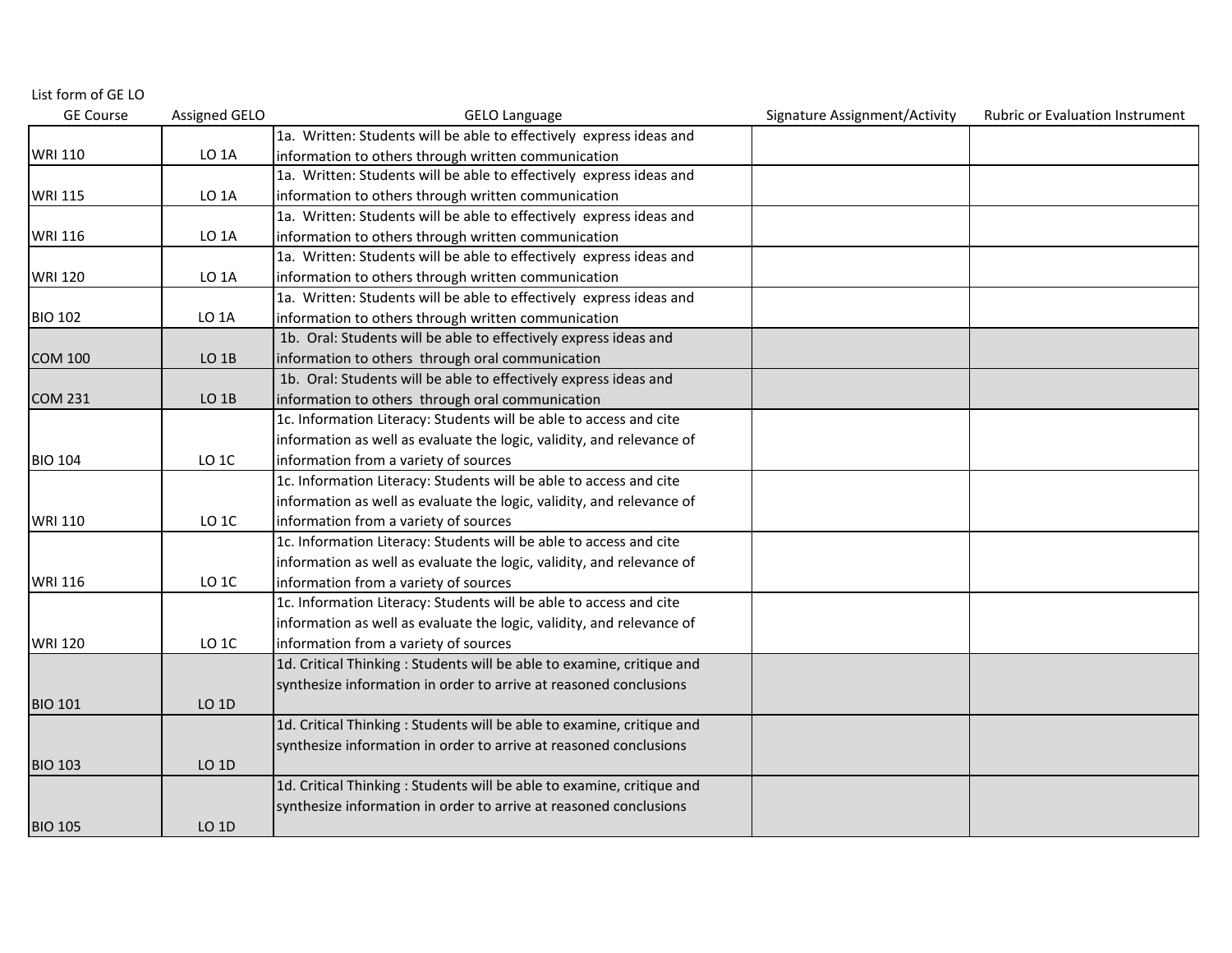|                |                  | 1d. Critical Thinking: Students will be able to examine, critique and                                  |  |
|----------------|------------------|--------------------------------------------------------------------------------------------------------|--|
|                |                  | synthesize information in order to arrive at reasoned conclusions                                      |  |
| <b>BIO 130</b> | LO 1D            |                                                                                                        |  |
|                |                  | 1d. Critical Thinking: Students will be able to examine, critique and                                  |  |
|                |                  | synthesize information in order to arrive at reasoned conclusions                                      |  |
| <b>BIO 210</b> | LO 1D            |                                                                                                        |  |
|                |                  | 1d. Critical Thinking: Students will be able to examine, critique and                                  |  |
|                |                  | synthesize information in order to arrive at reasoned conclusions                                      |  |
| <b>BIO 211</b> | LO 1D            |                                                                                                        |  |
|                |                  | 1d. Critical Thinking: Students will be able to examine, critique and                                  |  |
|                |                  | synthesize information in order to arrive at reasoned conclusions                                      |  |
| <b>ECO 100</b> | LO 1D            |                                                                                                        |  |
|                |                  | 1d. Critical Thinking: Students will be able to examine, critique and                                  |  |
|                |                  | synthesize information in order to arrive at reasoned conclusions                                      |  |
| <b>ECO 101</b> | LO 1D            |                                                                                                        |  |
|                |                  | 1d. Critical Thinking: Students will be able to examine, critique and                                  |  |
|                |                  | synthesize information in order to arrive at reasoned conclusions                                      |  |
| <b>ECO 102</b> | LO 1D            |                                                                                                        |  |
|                |                  | 1d. Critical Thinking: Students will be able to examine, critique and                                  |  |
|                |                  | synthesize information in order to arrive at reasoned conclusions                                      |  |
| <b>PHL 201</b> | LO 1D            |                                                                                                        |  |
|                |                  | 1d. Critical Thinking: Students will be able to examine, critique and                                  |  |
|                |                  | synthesize information in order to arrive at reasoned conclusions                                      |  |
| <b>PHL 211</b> | LO 1D            |                                                                                                        |  |
|                |                  | 1e. Quantitative Reasoning: Students will be able to solve problems that                               |  |
| CH3 152        | LO <sub>1E</sub> | are quantitative in nature                                                                             |  |
|                |                  | 1e. Quantitative Reasoning: Students will be able to solve problems that                               |  |
| <b>CHE 101</b> | LO 1E            | are quantitative in nature                                                                             |  |
|                | LO 1E            | 1e. Quantitative Reasoning: Students will be able to solve problems that                               |  |
| CHE 103        |                  | are quantitative in nature<br>1e. Quantitative Reasoning: Students will be able to solve problems that |  |
| <b>MTH 144</b> | $LO$ 1 $E$       |                                                                                                        |  |
|                |                  | are quantitative in nature<br>1e. Quantitative Reasoning: Students will be able to solve problems that |  |
| MTH 164        | LO <sub>1E</sub> | are quantitative in nature                                                                             |  |
|                |                  | 1e. Quantitative Reasoning: Students will be able to solve problems that                               |  |
| <b>MTH 303</b> | $LO$ 1E          | are quantitative in nature                                                                             |  |
|                |                  | 1e. Quantitative Reasoning: Students will be able to solve problems that                               |  |
| <b>PHY 141</b> | LO <sub>1E</sub> | are quantitative in nature                                                                             |  |
|                |                  |                                                                                                        |  |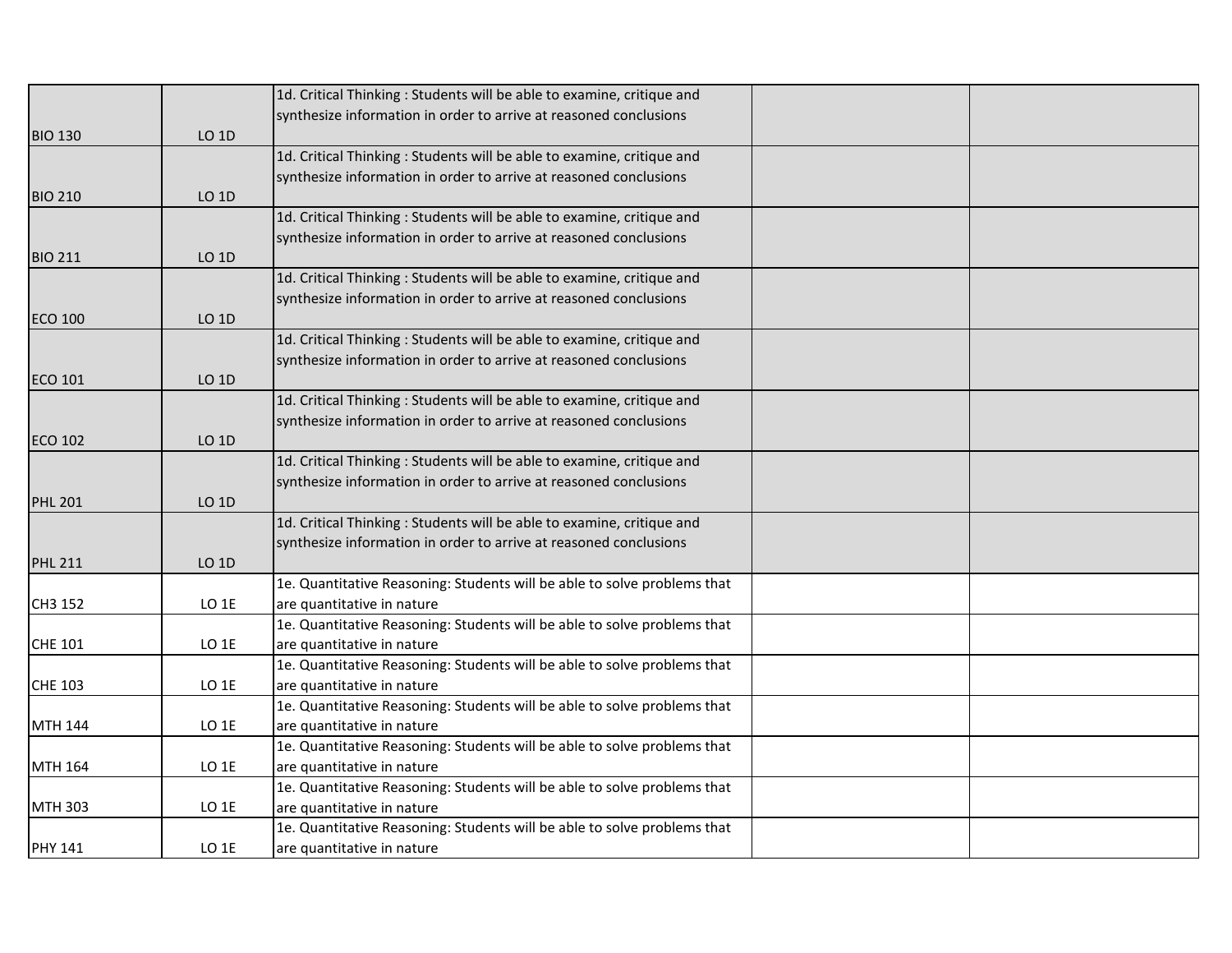|                      |                   | 1e. Quantitative Reasoning: Students will be able to solve problems that |  |
|----------------------|-------------------|--------------------------------------------------------------------------|--|
| <b>PHY 241</b>       | LO 1E             | are quantitative in nature                                               |  |
|                      |                   | 1e. Quantitative Reasoning: Students will be able to solve problems that |  |
| <b>PSC 103</b>       | $LO$ 1E           | are quantitative in nature                                               |  |
|                      |                   | 1e. Quantitative Reasoning: Students will be able to solve problems that |  |
| <b>PSC 105</b>       | LO 1E             | are quantitative in nature                                               |  |
|                      |                   | 1e. Quantitative Reasoning: Students will be able to solve problems that |  |
| <b>PSC 110</b>       | LO <sub>1E</sub>  | are quantitative in nature                                               |  |
|                      |                   | 2a. Students will develop an understanding of self that fosters personal |  |
| <b>FCS 315</b>       | LO <sub>2</sub> A | wellbeing                                                                |  |
|                      |                   | 2a. Students will develop an understanding of self that fosters personal |  |
| <b>PED 100</b>       | LO <sub>2</sub> A | wellbeing                                                                |  |
|                      |                   | 2a. Students will develop an understanding of self that fosters personal |  |
| <b>PED 200</b>       | LO <sub>2</sub> A | wellbeing                                                                |  |
|                      |                   | 2a. Students will develop an understanding of self that fosters personal |  |
| PED Activity OR Tear | LO <sub>2</sub> A | wellbeing                                                                |  |
|                      |                   | 2a. Students will develop an understanding of self that fosters personal |  |
| <b>PSY 101</b>       | LO <sub>2</sub> A | wellbeing                                                                |  |
|                      |                   | 2a. Students will develop an understanding of self that fosters personal |  |
| <b>PSY 103</b>       | LO <sub>2</sub> A | wellbeing                                                                |  |
|                      |                   | 2b. Students will understand and appreciate diverse forms of artistic    |  |
| <b>ART 100</b>       | LO <sub>2B</sub>  | expression                                                               |  |
|                      |                   | 2b. Students will understand and appreciate diverse forms of artistic    |  |
| <b>ART 102</b>       | LO <sub>2B</sub>  | expression                                                               |  |
|                      |                   | 2b. Students will understand and appreciate diverse forms of artistic    |  |
| <b>ART 200</b>       | LO <sub>2B</sub>  | expression                                                               |  |
|                      |                   | 2b. Students will understand and appreciate diverse forms of artistic    |  |
| <b>ART 201</b>       | LO <sub>2B</sub>  | expression                                                               |  |
|                      |                   | 2b. Students will understand and appreciate diverse forms of artistic    |  |
| <b>LIT 201</b>       | LO <sub>2B</sub>  | expression                                                               |  |
|                      |                   | 2b. Students will understand and appreciate diverse forms of artistic    |  |
| <b>LIT 202</b>       | LO <sub>2B</sub>  | expression                                                               |  |
|                      |                   | 2b. Students will understand and appreciate diverse forms of artistic    |  |
| <b>LIT 203</b>       | LO <sub>2B</sub>  | expression                                                               |  |
|                      |                   | 2b. Students will understand and appreciate diverse forms of artistic    |  |
| <b>LIT 205</b>       | LO <sub>2B</sub>  | expression                                                               |  |
|                      |                   | 2b. Students will understand and appreciate diverse forms of artistic    |  |
| <b>LIT 206</b>       | LO <sub>2B</sub>  | expression                                                               |  |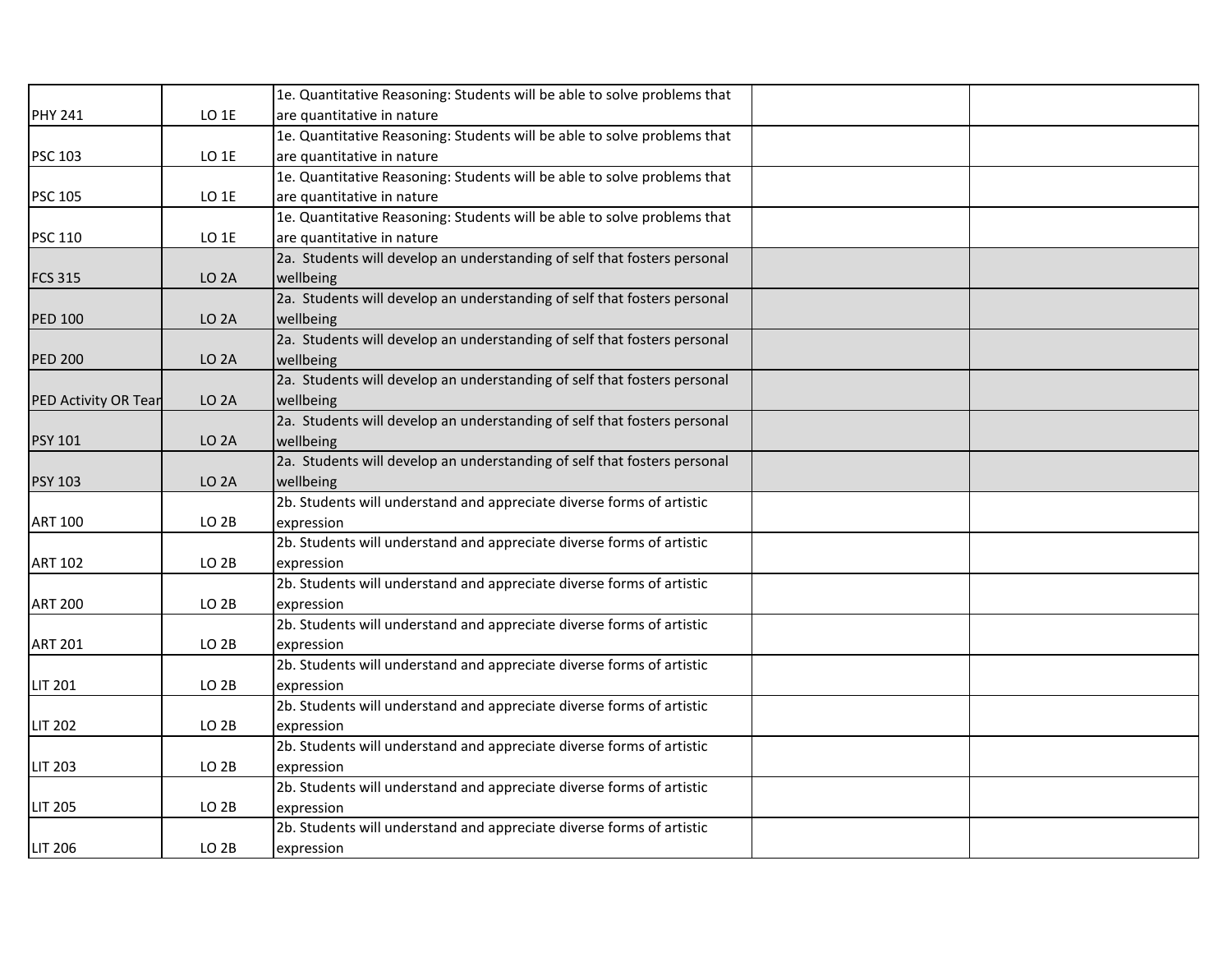|                 |                  | 2b. Students will understand and appreciate diverse forms of artistic |  |
|-----------------|------------------|-----------------------------------------------------------------------|--|
| <b>LIT 207</b>  | LO <sub>2B</sub> | expression                                                            |  |
|                 |                  | 2b. Students will understand and appreciate diverse forms of artistic |  |
| <b>LIT 208</b>  | LO <sub>2B</sub> | expression                                                            |  |
|                 |                  | 2b. Students will understand and appreciate diverse forms of artistic |  |
| <b>LIT 325</b>  | LO <sub>2B</sub> | expression                                                            |  |
|                 |                  | 2b. Students will understand and appreciate diverse forms of artistic |  |
| <b>MUH 100</b>  | LO <sub>2B</sub> | expression                                                            |  |
|                 |                  | 2b. Students will understand and appreciate diverse forms of artistic |  |
| <b>MUH 101</b>  | LO <sub>2B</sub> | expression                                                            |  |
|                 |                  | 2b. Students will understand and appreciate diverse forms of artistic |  |
| <b>TRE 101</b>  | LO <sub>2B</sub> | expression                                                            |  |
|                 |                  | 2c. Students will demonstrate an understanding of the complex issues  |  |
|                 |                  | faced by diverse groups in global and/or cross-cultural contexts      |  |
| <b>HIS 110</b>  | LO <sub>2C</sub> |                                                                       |  |
|                 |                  | 2c. Students will demonstrate an understanding of the complex issues  |  |
|                 |                  | faced by diverse groups in global and/or cross-cultural contexts      |  |
| <b>HIS 111</b>  | LO <sub>2C</sub> |                                                                       |  |
|                 |                  | 2c. Students will demonstrate an understanding of the complex issues  |  |
|                 |                  | faced by diverse groups in global and/or cross-cultural contexts      |  |
| <b>POL 101</b>  | LO <sub>2C</sub> |                                                                       |  |
|                 |                  | 2c. Students will demonstrate an understanding of the complex issues  |  |
|                 |                  | faced by diverse groups in global and/or cross-cultural contexts      |  |
| <b>POL 190</b>  | LO <sub>2C</sub> |                                                                       |  |
|                 |                  | 2c. Students will demonstrate an understanding of the complex issues  |  |
|                 |                  | faced by diverse groups in global and/or cross-cultural contexts      |  |
| SOC 101         | LO <sub>2C</sub> |                                                                       |  |
|                 |                  | 2c. Students will demonstrate an understanding of the complex issues  |  |
|                 |                  | faced by diverse groups in global and/or cross-cultural contexts      |  |
| <b>SOC 103</b>  | LO <sub>2C</sub> |                                                                       |  |
|                 |                  | 2c. Students will demonstrate an understanding of the complex issues  |  |
|                 |                  | faced by diverse groups in global and/or cross-cultural contexts      |  |
| <b>SOC 201</b>  | LO <sub>2C</sub> |                                                                       |  |
|                 |                  | 2c. Students will demonstrate an understanding of the complex issues  |  |
|                 |                  | faced by diverse groups in global and/or cross-cultural contexts      |  |
| SPA/GER/FRE 101 | <b>LO 2C</b>     |                                                                       |  |